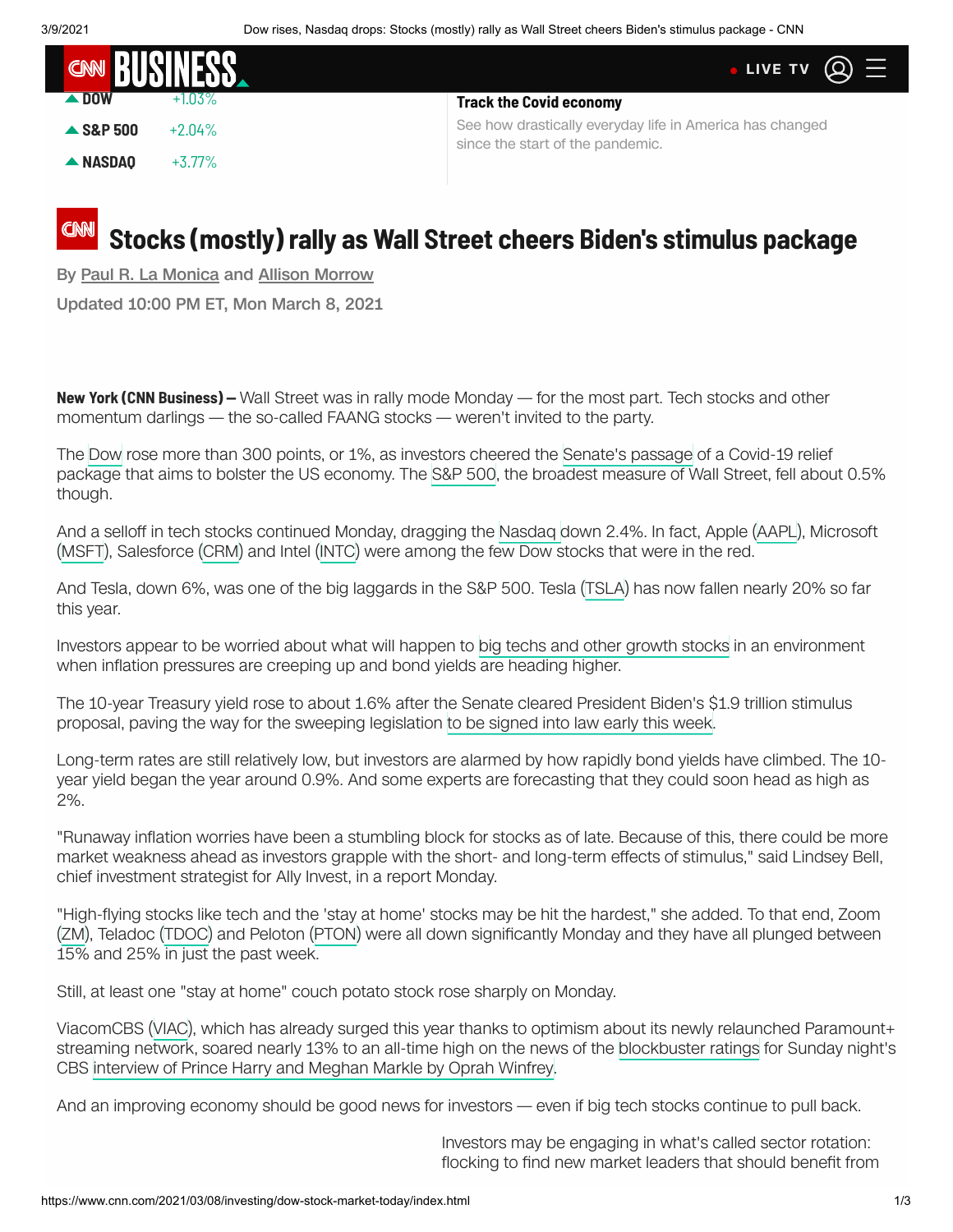**CMN** 

higher inflation and an improving economy, such as banks, **[LIVE TV](http://cnn.it/go2)**

Optimism about Covid-19 vaccines is also giving Wall Street hope that consumers can soon return back to more normal lives and do things like go to movies, take vacations and go shopping more freely again.

Along those lines, Disney [\(DIS\)](https://money.cnn.com/quote/quote.html?symb=DIS&source=story_quote_link), Coca-Cola [\(KO\)](https://money.cnn.com/quote/quote.html?symb=KO&source=story_quote_link), Walgreens [\(WBA](https://money.cnn.com/quote/quote.html?symb=WBA&source=story_quote_link)) and Home Depot [\(HD\)](https://money.cnn.com/quote/quote.html?symb=HD&source=story_quote_link) were among the top Dow gainers Monday.

**Related Article:** It's been a year since [markets crashed. Is another reckoning](https://www.cnn.com/2021/03/07/investing/stocks-week-ahead/index.html) around the corner?

Some investors also think that the recent sell-off in big tech may be overdone.

"There is a rotation — but the good tech stocks are still attractive, so that is frustrating," said Randy Warren, CEO of Warren Financial. "Do you really think Apple is no longer a

good company? Google, Microsoft and Amazon are still making a ton of money."

| Search CNN      | $\mathsf{Q}$ |
|-----------------|--------------|
| <b>US</b>       |              |
| World           |              |
| <b>Politics</b> |              |
| <b>Business</b> |              |
| Opinion         |              |
| Health          |              |
| Entertainment   |              |
| Tech            |              |
| <b>Style</b>    |              |
| <b>Travel</b>   |              |
| <b>Sports</b>   |              |
| <b>Videos</b>   |              |
| Audio           |              |
|                 |              |